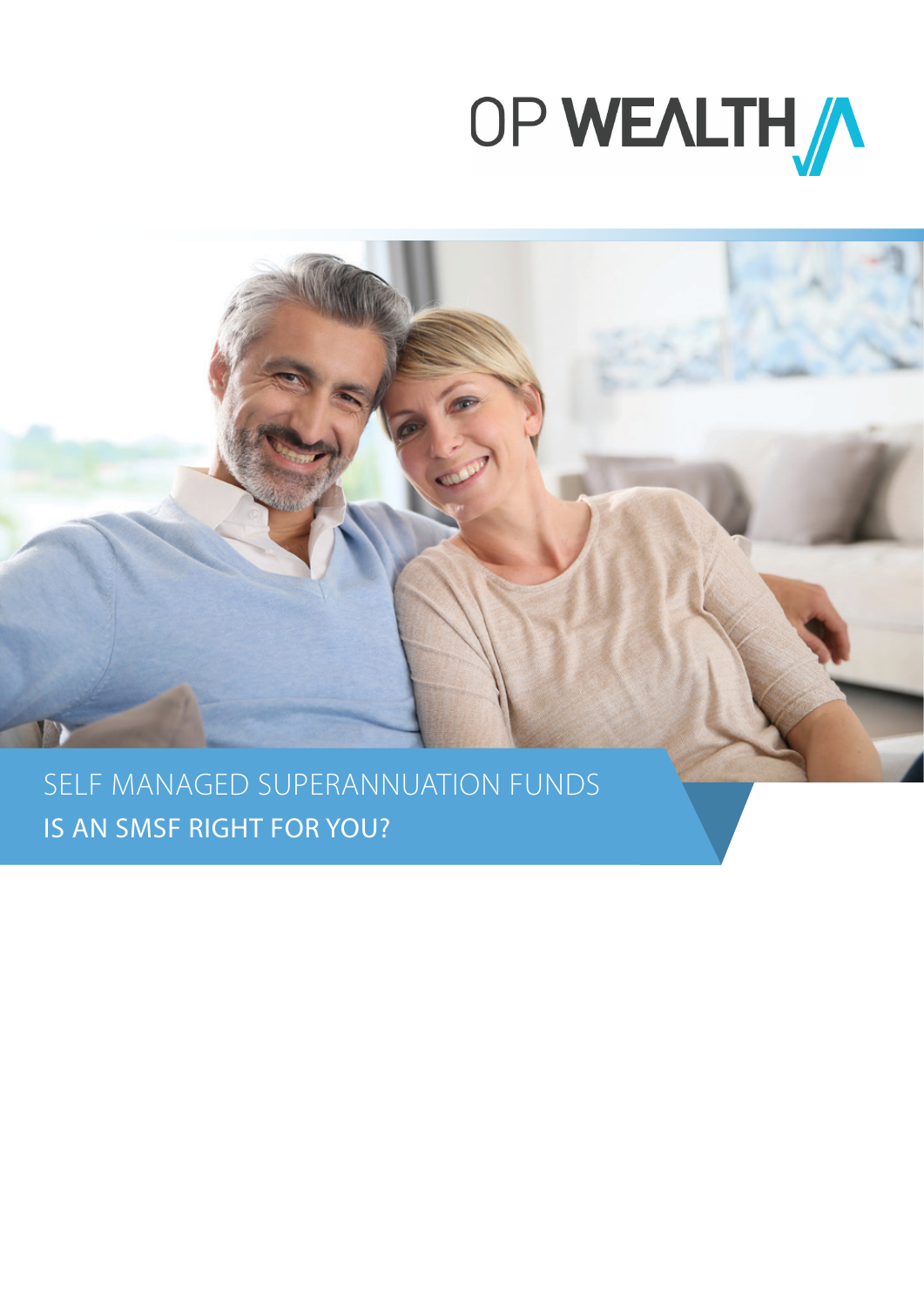# Is an SMSF right for you?

## **Introduction**

Self-managed superannuation funds (or SMSFs) are a way of saving for your retirement. The difference between an SMSF and other types of superannuation funds is that the members of an SMSF are usually the trustees. This means that the members of the SMSF run it for their own benefit and are responsible for complying with Australian superannuation and taxation laws.

## **Growth in SMSFs**

According to the Australian Taxation Office (ATO)\*, there are close to 600,000 SMSFs in operation and thousands of new SMSFs are being established every quarter. In 1998, DIY super funds represented just one-tenth (10%) of all superannuation money, while in 2004, SMSFs represented 20% of all super fund assets. Today, SMSFs control nearly one third (29.1% or \$594.6 billion) of the \$2 trillion or so invested via Australian superannuation funds, and the average balance of an SMSF now stands at over \$1 million.

## **What is driving this growth?**

SMSFs are widely recognised as offering greater control and flexibility over investment choice. Although traditional industry and retail funds offer a wide range of investment options, the ability to invest in direct property (residential and commercial) as well as collectibles, such as; antiques, artwork and jewellery, are features unique to SMSFs. For small business owners, the ability to purchase a commercial property through an SMSF can be particularly appealing.

\* Australian Taxation Office. Self-managed super fund statistical report September 2015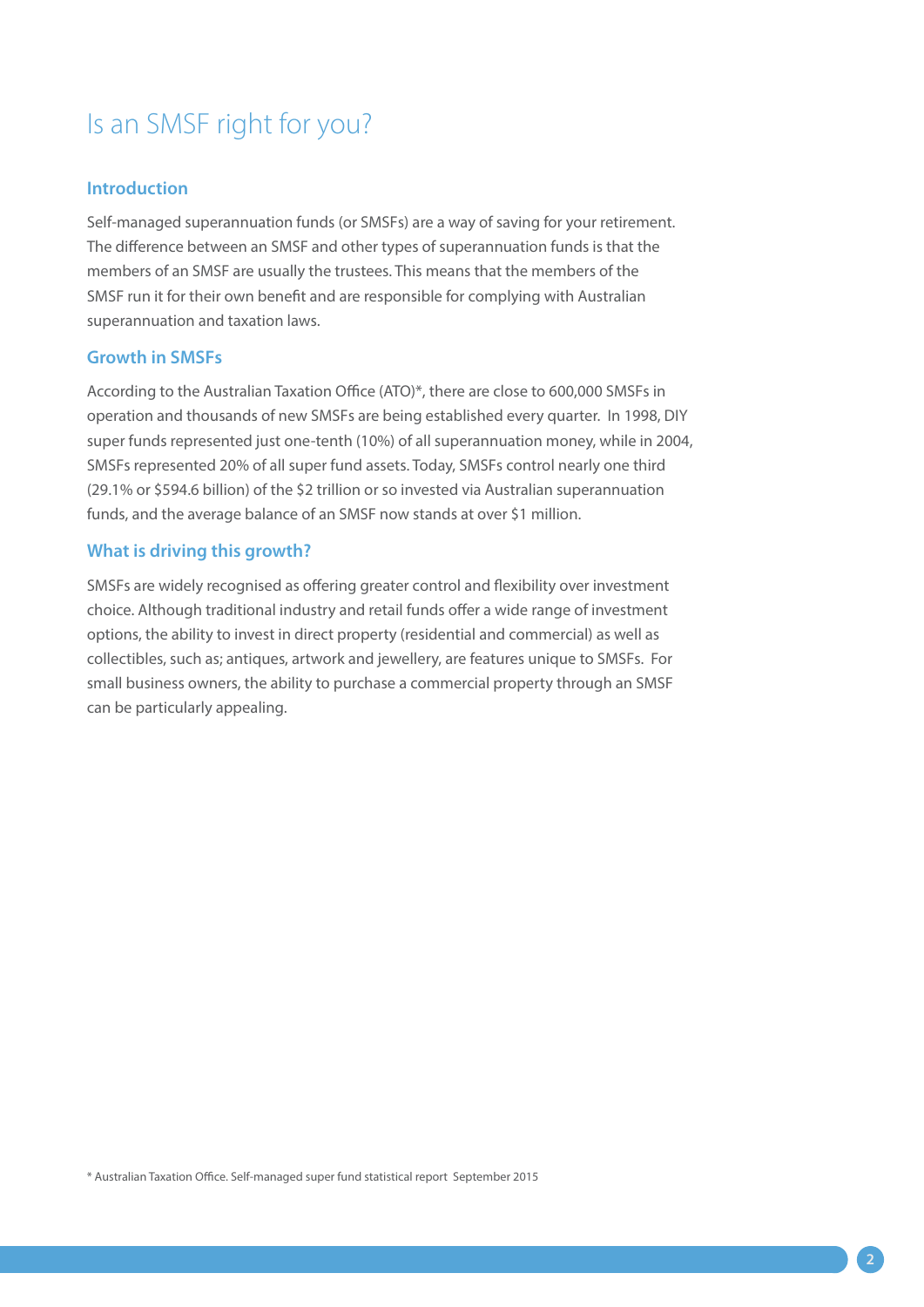# Benefits of an SMSF

SMSFs offer a number of advantages over traditional retail or industry super funds. These include:

### **Greater control over how your money is invested**

The trustees decide on the investment strategy and choose what assets the SMSF will invest in as well as how and when those assets are invested. The SMSF (subject to certain restrictions) can access a range of investments that may not always be available through other types of superannuation funds, such as direct property investments, direct Australian and international shares, and direct fixed interest.

#### **Flexibility**

SMSFs offer greater flexibility in relation to transferring assets, as well as the timing of decisions that may have a bearing on taxation.

### **In-specie contributions**

Subject to investment rules, it is possible for members of the SMSF to transfer assets (such as ASX listed securities, bonds, managed funds, or commercial property) directly into the SMSF instead of cash. These types of contributions are called "in specie" contributions.

#### **Potential cost savings**

Depending on your particular circumstances and the value of your investments, an SMSF may offer potential cost savings in comparison to other types of superannuation funds. As the fees associated with an SMSF are largely fixed, the more an SMSF grows, the more cost-effective it becomes. You can also pool your funds with other members allowing you the ability to share these fixed costs.

While these benefits appeal to many people saving for retirement, there are a number of issues and risks associated with SMSFs that you need to consider before deciding whether an SMSF is right for you. Remember that you can have investment choice within the relative 'safety' of a retail or industry superannuation fund, so it's worth considering whether this may be a better option before deciding to set up your own SMSF.

Like all super funds, SMSFs benefit from concessional tax rates. In the accumulation phase, tax on investment income is capped at 15 per cent, while in the pension phase there is no tax payable, not even capital gains tax.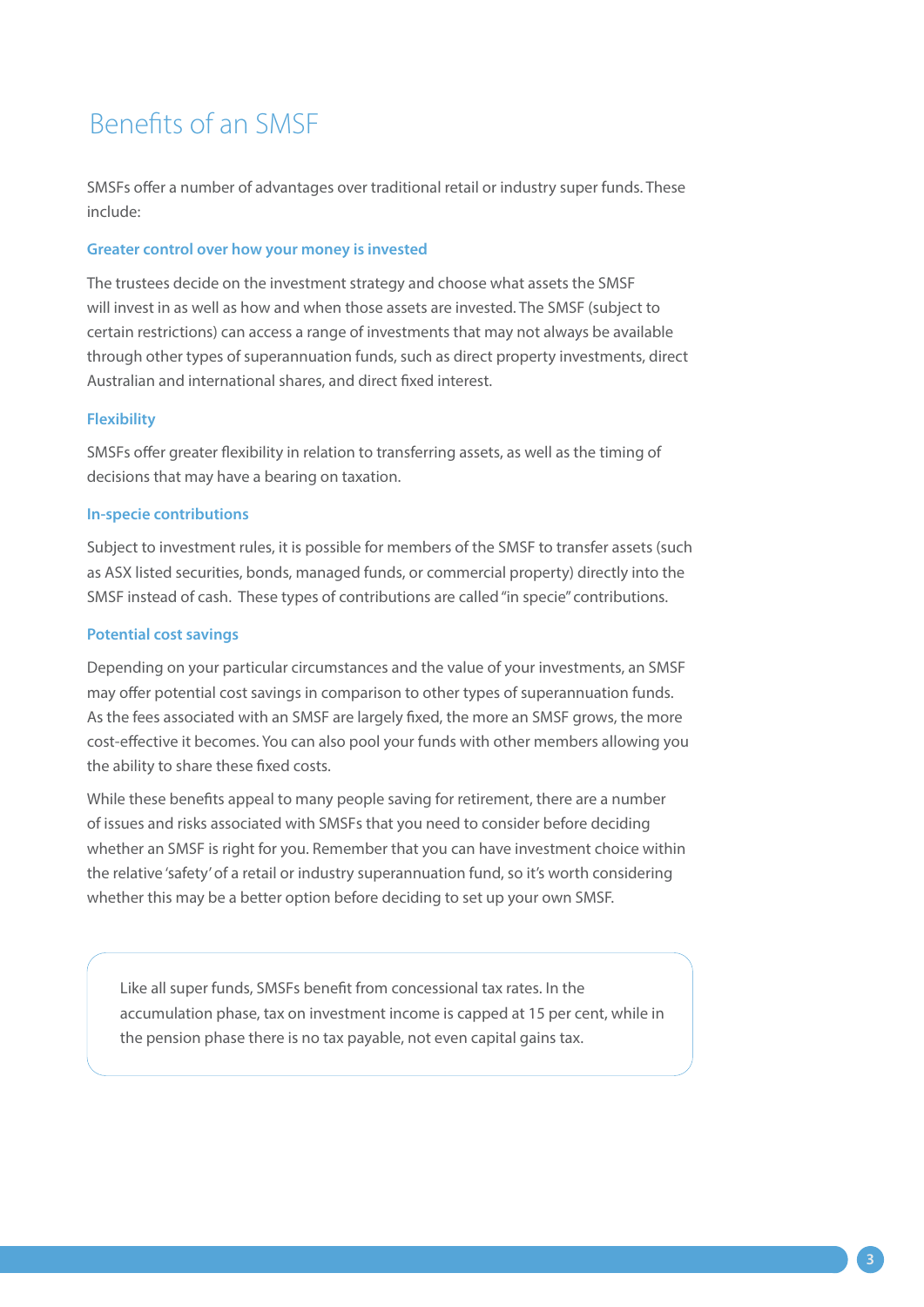## Understanding your role as the trustee

If you're thinking about setting up an SMSF you need to familiarise yourself with the responsibilities and costs associated with running the fund.

Running an SMSF can be expensive and requires a considerable amount of time and effort for administration, record keeping, reporting, and researching investments. Unless you have a degree of financial acumen and are comfortable with managing money and investing concepts, you should think carefully about whether an SMSF is right for you.

The primary responsibility of the trustee is the management of the fund for the benefit of members for their retirement. As the trustee, you must ensure fund assets are held in trust and invested on behalf of the members. You are responsible for ensuring the fund is properly managed and complies with all rules (including super laws and the fund trust deed). You will also be required to make important decisions that may affect the retirement savings of fund members.

Your responsibilities as the trustee include:

- Making sure the purpose of the fund is to provide retirement benefits for members.
- Preparing an investment strategy and making investment decisions in accordance with that strategy.
- Accepting contributions and paying benefits (income streams and lump sums) in accordance with super laws and the fund trust deed.
- Advising the ATO of any changes in trustees, directors or members within 28 days of  $\blacksquare$ the change occurring.
- Ensuring an audit of the fund is conducted each year by an approved SMSF auditor.
- Undertaking administrative tasks such as lodging annual returns and record-keeping.

It is important to understand that as the trustee of the fund you are personally liable for all the decisions made by the fund even if you get help from a professional or another member makes the decision.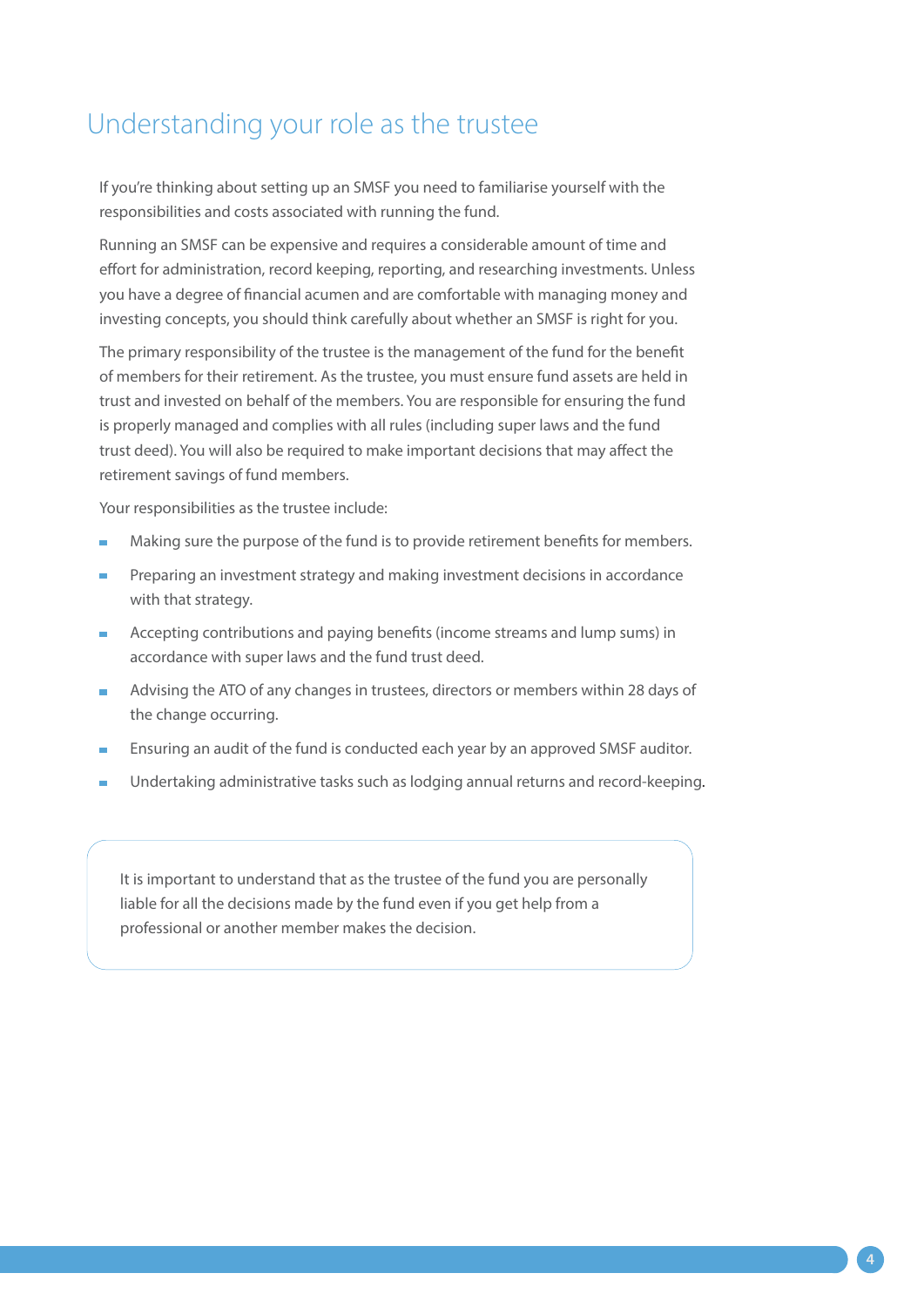## Understanding your role as the trustee

You must ensure the fund trust deed and investment strategy are regularly reviewed and updated in accordance with the law and the needs of the members.

Over time your circumstances may change, possibly in a way that affects your ability to effectively manage the fund and undertake your obligations as trustee. Accordingly, throughout the fund's life cycle, you must consider the individual circumstances of each member and the general condition of the fund. You need to continually assess whether an SMSF is still the appropriate option for your fund members.

Regardless of whether you choose to outsource some aspects of the administration of your SMSF to an accountant, financial adviser or solicitor, the ultimate responsibility of the SMSF rests with the trustees. Should you fail to meet the responsibilities of your role as the trustee there can be serious consequences including significant penalties for noncompliance.

## **Sole purpose test**

SMSFs are subject to the Sole Purpose Test. The Sole Purpose Test refers to each trustee's responsibility to ensure the superannuation fund is only maintained for the purpose of providing benefits to the members upon their retirement (or their beneficiaries if a member dies). When making decisions you must always put your obligations and responsibilities as a trustee of the fund before your wishes as a member. Should a conflict arise between your wishes as a member and your legal responsibilities as a trustee, you must comply with your trustee obligations.

## **The trust deed**

All SMSFs are required to have a trust deed. A trust deed is a legal document that sets out the rules for establishing and running the SMSF. It includes details such as:

- The objectives of the fund.
- Who can be a member or a trustee.
- What contributions can be accepted.
- What investments you can make.
- Whether benefits can be paid as a lump sum or income stream.

The trust deed and super laws together form the fund's governing rules.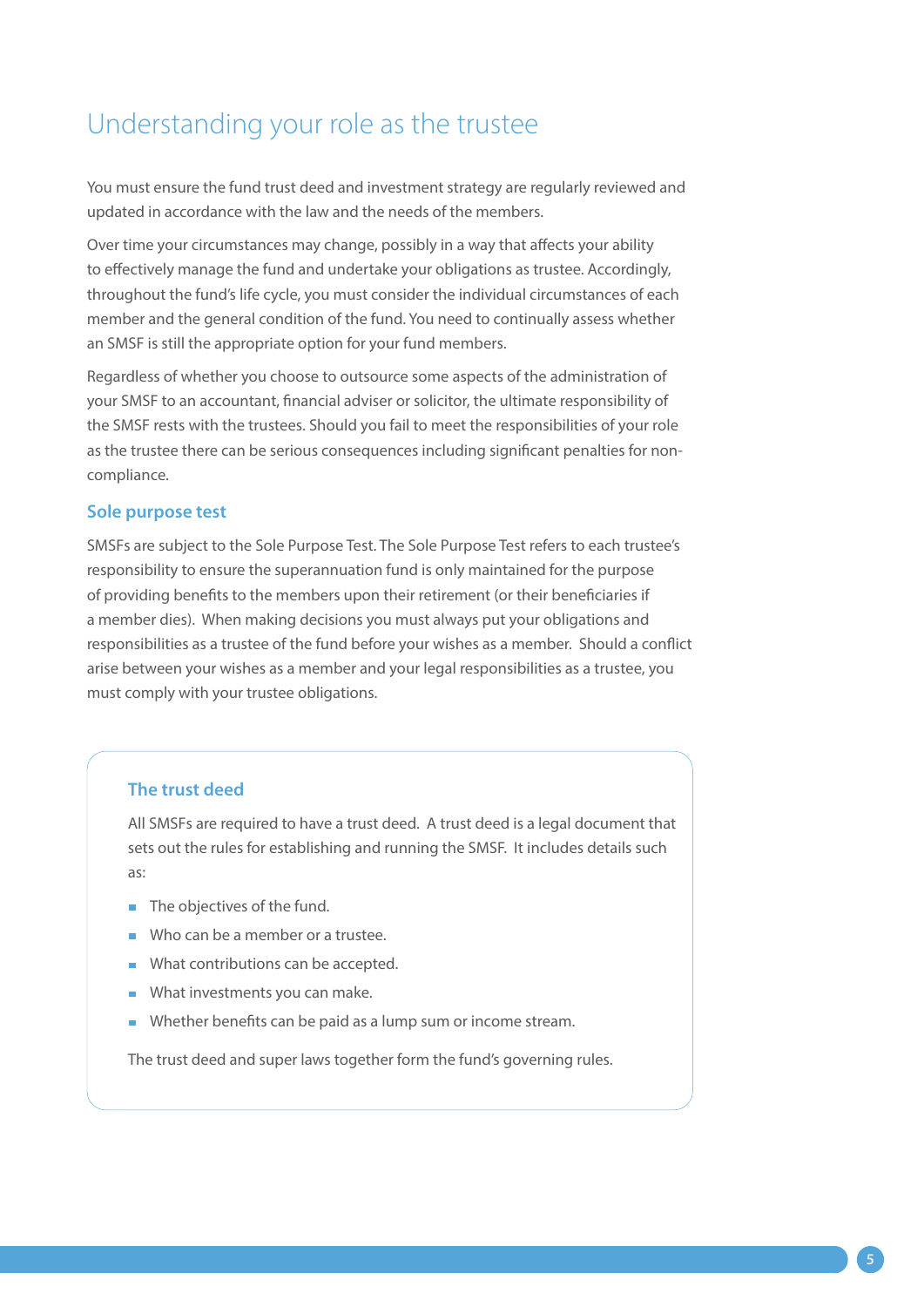## The structure of an SMSF

An SMSF is essentially a trust. A trust is an arrangement where one party (either a person or a company) holds assets for the benefit of another party – referred to as a beneficiary, or in the case of an SMSF; a member. There are three parts to an SMSF:

### **The trustee(s)**

The trustee is the individual, persons or company appointed under the trust deed to hold and invest the fund's assets for the benefit of fund members. The trustee is responsible for running the fund and for making decisions on behalf of members. You can choose to have individual trustees (in which case all members of the fund must generally be trustees), or a corporate trustee (ie a company), in which case, all members will generally be directors of the trustee company.

### **The fund**

The SMSF itself is a type of trust established under the trust deed with the sole purpose of providing retirement benefits to the fund's members.

### **The Members**

The members are the beneficiaries of the trust.

## **Are you eligible to be a trustee or a director?**

Generally anyone 18 years of age or over can be a trustee of an SMSF, provided they are not subject to a legal disability (ie bankrupt or mentally impaired). An individual is also disqualified from being an SMSF trustee if they:

- Have ever been convicted of an offence involving dishonesty.
- $\blacksquare$  Have ever been subject to a civil penalty order imposed by superannuation law.
- **Are considered insolvent under administration.**
- **Are an undischarged bankrupt.**
- Have been disqualified by a regulator (such as the ATO or APRA).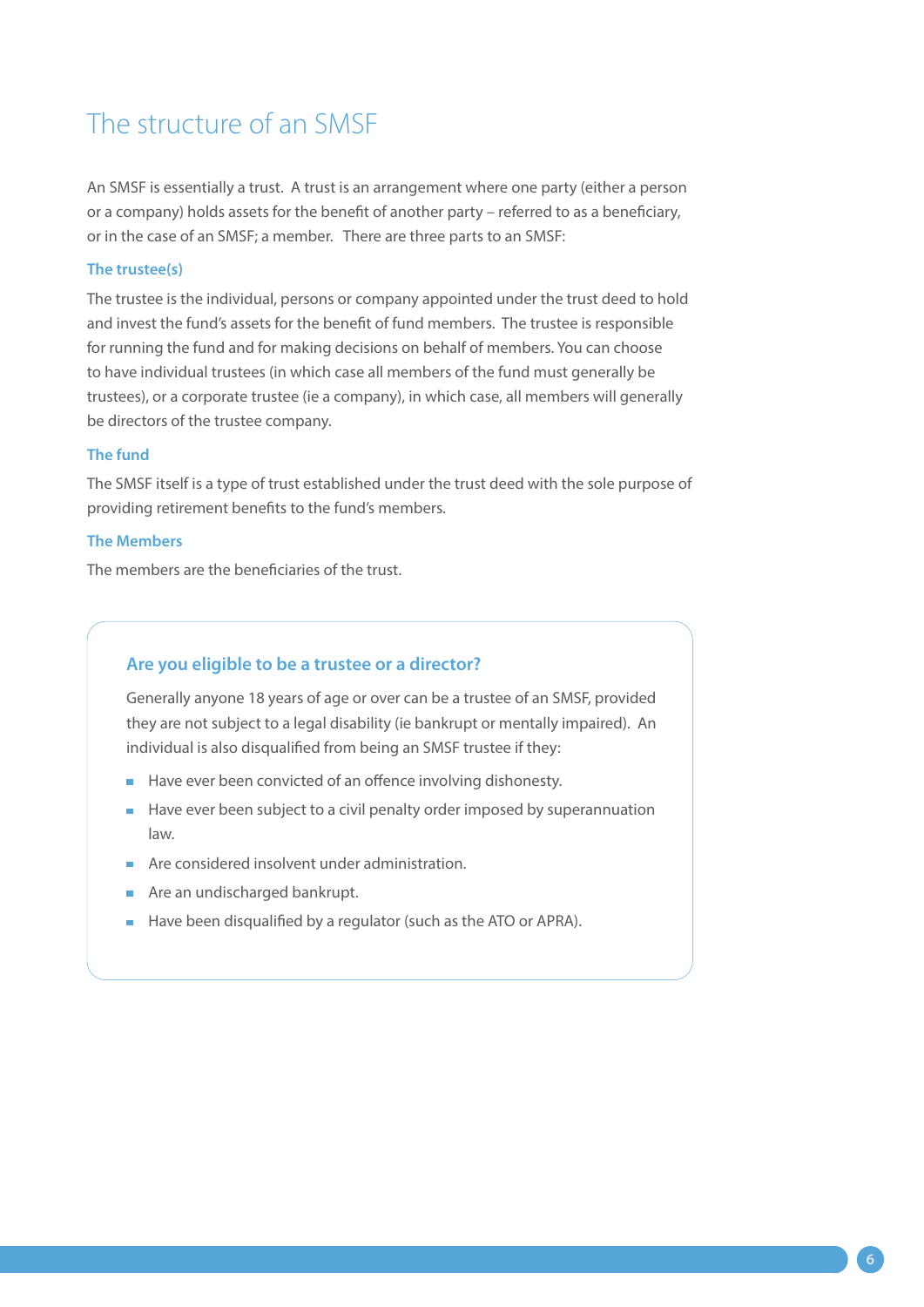# Is an SMSF right for you?

Before making a decision to set up an SMSF, ask yourself the following questions:

### **Have you considered other do-it-yourself (DIY) super options?**

Many professionally managed super funds have DIY investment options which let you choose which assets that you would like your super invested in, such as shares, exchange traded funds, and term deposits. This gives you some control over your specific investments without the legal and administrative responsibilities of running an SMSF.

#### **Have you considered other super funds or investment options?**

If you're thinking about setting up an SMSF because you're not happy with your current fund or the way in which your money is invested, consider changing to another fund or investment option first.

## **Will your self-managed fund outperform your current fund?**

Super funds use highly skilled professional managers to invest your super money. Can you do better than the professionals? Consider whether the investments you choose will perform as well as your professionally managed super fund. Are you confident you can accurately measure returns?

#### **Have you considered the costs?**

Like all super funds, your SMSF will have costs associated with running the fund. These include the cost of investing, accounting and auditing for your SMSF, which may be much higher than what you are currently paying.

### **Will you lose any benefits?**

Super funds usually offer discounted life and disability insurance. If you set up an SMSF you will have to purchase your insurance separately. As the trustee of an SMSF, you are required to consider the insurance needs of the fund's members. Therefore, make sure you look into your insurance options before closing your current super account as age and health issues can limit your ability to buy a new policy and increase your premiums.

### **Do you know enough?**

Are you aware of all your legal responsibilities? Do you understand the different investment markets? Can you construct and manage a diversified portfolio of investments? Do you know the tax implications?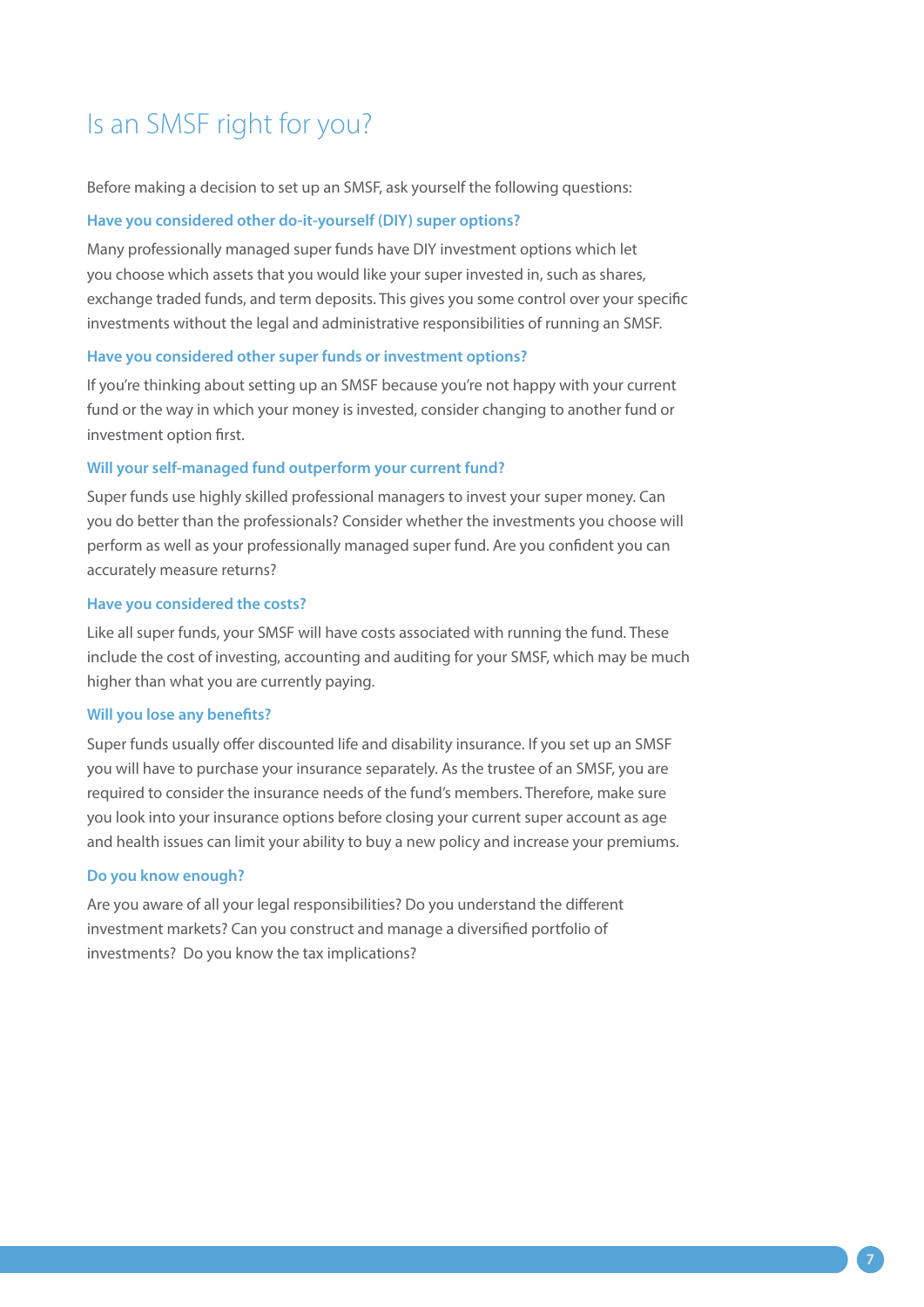# SMSF prerequisites

If you're contemplating setting up and running an SMSF you typically need:

- $\blacksquare$  A large amount of money in the fund to make the initial set up and annual running costs worthwhile.
- To budget for ongoing expenses such as professional accounting, tax, audit, legal and financial advice.
- The time and aptitude to research investments and manage the fund.
- The financial experience and skills to make sound investment decisions.
- To organise life insurance, including income protection and total and permanent disability cover for members.

## **How much money do you need to get started?**

As a general guide you will need a minimum of \$200,000 in existing super savings for an SMSF to be cost-effective. This is due to the fact that for balances of less \$200,000 fees on a typical retail, industry, or corporate super fund are generally lower. A minimum of \$200,000 also ensures that you will have sufficient funds to allow for some diversification in your investments.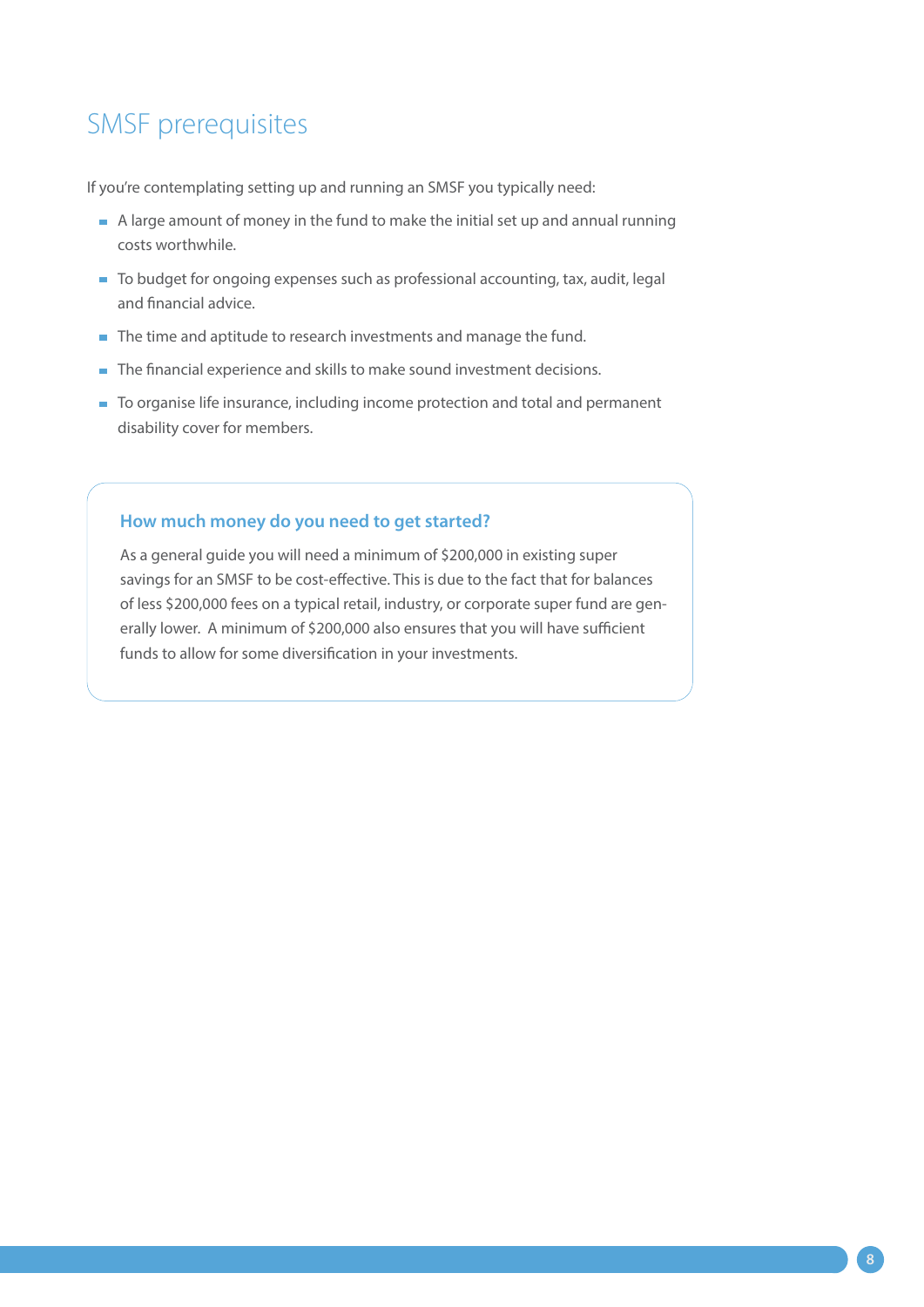## Setting up an SMSF

If you decide that an SMSF is right for you, it's important to remember that you are taking on the legal responsibility of a trustee. This means that you are responsible for ensuring that the fund operates in accordance with the rules of the Superannuation Industry Supervision Act (SIS Act), and adheres to the rules of the fund's trust deed. Should you wish to proceed, the steps involved in setting up an SMSF include:

- Select the structure of the fund. You can either choose an individual trustee structure where each trustee is also a member of the fund, or a corporate trustee structure where a company is created to be the trustee, with each member of the SMSF appointed as a director of the company.
- Appoint the trustees. An SMSF can have a maximum of four members. All trustees and directors must consent in writing to their appointment, sign a trustee declaration and keep these documents on file.
- **Establish the trust deed. The trust deed outlines the rules for the SMSF. The trust** deed is typically prepared by a solicitor.
- Register the fund. You will need to register the fund with the ATO. This includes obtaining a Tax File Number (TFN) and Australian Business Number (ABN), electing your fund to be regulated and registering for GST (where applicable).
- Set up a bank account. You will need to open a bank account in your fund's name to manage the fund's operations and accept cash contributions, rollovers of super, and income from investments. This account is also used to pay the fund's expenses and liabilities.
- Develop and implement an investment strategy. You will need to formulate an investment strategy that accommodates the needs of all the fund's members. You must also consider any insurance requirements. Your financial adviser can provide you with professional advice and guidance in the development of the investment strategy.
- Appoint an auditor. You must appoint an approved SMSF auditor to audit your fund each year. The auditor examines your fund's financial statements and assesses your fund's compliance with super law.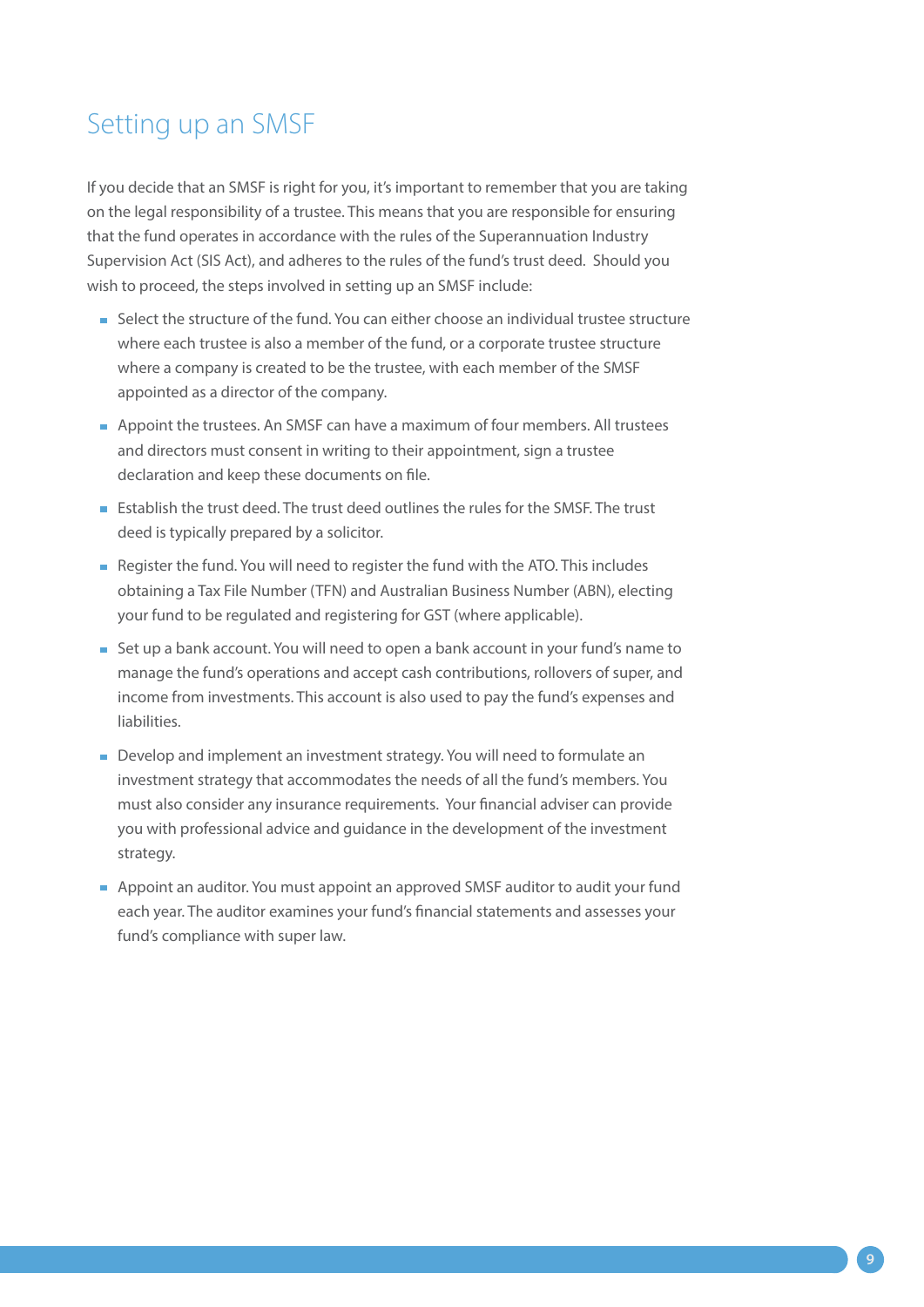# Fees and charges

There are a number of fees and charges associated with establishing and running an SMSF. Typically these include, but are not necessarily limited to:

- Initial and ongoing professional advice fees (such as financial adviser, solicitor and accountant).
- **Fund establishment fees (including preparation of the trust deed, ATO registration** fees, and any establishment fees associated with investing).
- **Ongoing auditing fees.**
- Fees for establishing a bare trust (if you intend to borrow in the fund).
- **Loan application fees (if you intend to borrow in the fund).**
- Investment costs, such as; brokerage fees, or any fees associated with buying property in the fund (if applicable) such as stamp duty, property inspection fees and legal fees.

Depending on your circumstances and requirements, initial establishment fees can range from \$2,500 to \$4,000 with additional ongoing annual fees generally within the range of \$2,700 to \$5,500.

## **Remember your obligations**

While SMSFs offer considerable flexibility compared to other super fund structures, the rules they operate within are subject to change. As the trustee, you are responsible and liable if you breach these rules. Your financial adviser and accountant can provide you with advice and guidance, however the ultimate responsibility rests with you.